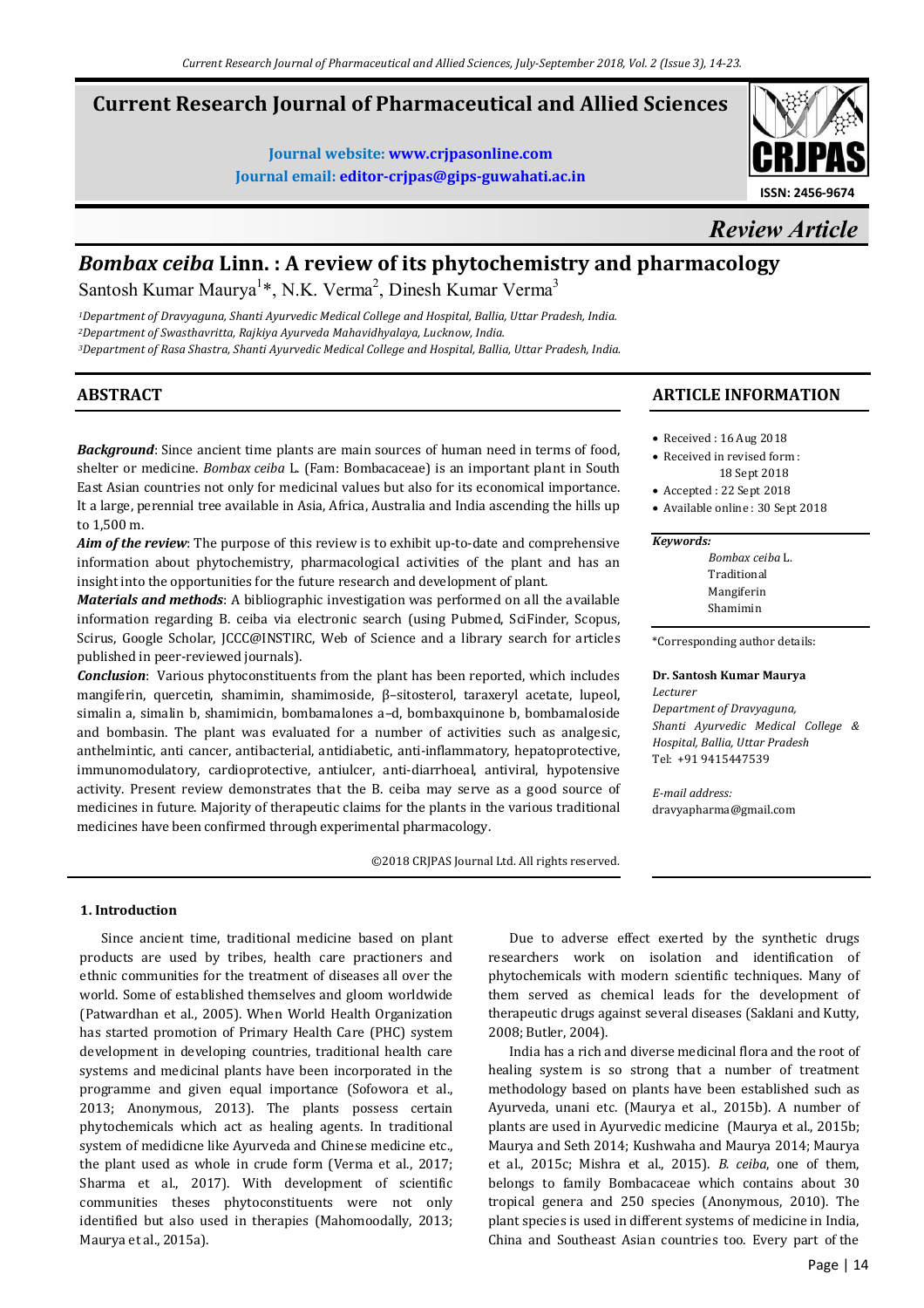plant served not only as medicine but also used for various commercial purposes (cotton, fodder, fuel fiber and ship/ boat/catamaran building). The present review is based on the phytochemical and pharmacological studies of *B. ceiba*. This review is an effort to incorporate the available information concluding the valuable utility of *B. ceiba* and the gaps that need research intervention.

#### **2. Plant description**

#### *2.1. Taxonomical classification*

*Kingdom: Plantae Division: Magnioliophyta Class: Magniolipsid Order: Malvales Family: Bombacaceae Genus: Bombax Species: ceiba Binomial name: Bombax ceiba L.; Bombax malabarica D.C. Salmalia malabarica (D.C.) Schott & Endl.* 

*2.2. Vernacular Names* 

- **Hindi**: Semal, Semar, Shimal, Nurma, Deokapas, Huttain
- **Sanskrit**: Shalmali, Chirajivika, Picchila, Kukkuti, Raktapushpaka, Kantakadruma, Bahuvirya, Tulavriksha
- **English**: Kapok tree, Silk cotton tree
- **Marathi**: Shembalsavari
- **Telugu**: Mandlaboorugachettu, Kondaburaga
- **Malayalam**: Mullulavamarum, Samparuthi

#### *2.3. Distribution*

 *B. ceiba*, the large, beautiful and deciduous tree has its origin from Northern Australia. It is widely distributed in temperate Asia, tropical Asia, Africa and Australia. Plant grows throughout hotter parts of India, ascending the hills up to 1,500 m.

#### *2.4. Morphology*

 The plant grows upto 25-30m height having large spreading branches with young stems covered with stout and hard prickles. The bark is pale ash to silver grey in color 1.8- 2.5cm thick. Leaves are large, palmate, glabrous, 13-15cm long, 7- 10cm wide and leaflets 3-7, entire and lanceolate. In winter session the leaves usually drops and at the time of flowering again appear. Flowers are large in diameter, red in color and numerous with copious nectar. The fruits are brown in colour, capsule-like, upto 15 mm long, filled with numerous



Figure 1. *Bombax ceiba* Linn. (a): Leaves; (b): Flowers; (c): Semul Gum; (d): Young Root (e): Bark

-black, irregular obovoid shaped seeds. Seeds are smooth, embedded in white wool. Gummy exudate is obtained from the bark is sold in the market as "Semul gum", "Mocharasa" or "Suparika phula"(**Figure 1**).

#### **3. Phytochemistry**

 Mangiferin [2–β–D–glucosyl–1,3,6,7–tetrahydroxyxanthone] **(1)**(Dar et al., 2005; Faizi et al., 2006; Faizi et al., 2012; Wang et al., 2012; Shahat et al., 2003), acyl and methyl derivatives of mangiferin **(15)** (Faizi et al., 2006), polysaccharide (Du et al., 2011), shamimoside [4–C–β–D–glucopyranosyl–1,3,6,8– tetrahydroxy–7–O– (p–hydroxybenzoyl)–9H–xanthen–9–one] **(2)**, stigma–5–en–3–O–β–glucoside, β–amyrin **(3)** (Faizi et al., 2012), shamimin [2– (2,4,5–trihydroxyphenyl)–3,5,7– trihydroxy–6–C-glucopyranosyloxy–4H–1–benzopyran–4– One] **(4)** [20-22](Saleem et al., 1999; Faizi and Ali, 1999; Yadav et al., 2014), quercetin **(5)**( Wang et al., 2012; Verma et al., 2015), aesculetin **(6)**, aesculin **(7)**, gentisic acid **(8)**, protocatechuic acid (9), glucosyringic acid (10), luteolin–4'– glucoside **(11)**, scoparone **(12)**, limettin **(13)**, scopoletin **(14)**, scopolin **(15)**(Wang et al., 2012), β–hydroxyl–pregnane–4,16– diene–3,20–bione, 1H–Indole–3–carboxylic acid **(16)**, 4– methylstigmast–7–En–3–Ol,5– (hydroxymethyl) furfural, 6– O–palmitoylsitosteryl–D–glucoside, loliolide **(17)**, squalene **(18)**, taraxerol **(19)**, taraxerone **(20)**, taraxeryl acetate **(21)** (Wang et al., 2014), β–sitosterol **(22)** ( Yadav et al., 2014; Wang et al., 2014), lupeol **(23)**, α–amyrin **(24)** (Yadav et al., 2014) were reported from leaves of *B. ceiba*.

 Phytoconstituents (+/–)–lyoniresinol 2a–O–β–D– glucopyranoside, lupenone **(25)**, opuntiol, stigmasta–3,5– diene **(26)** (Faizi et al., 2011), shamiminol (3,4,5– trimethoxyphenol 1–O–β–D–xylopyranosyl– (1––> 2)–β–D– glucopyranoside) **(27)** (Faizi et al., 2011; Joshi et al., 2014), β– sitosterol, (2S,3R,4E,8Z)–3–hydroxy–2– [(2R)–2– hydroxyoctadecanoylamino]–1–β–D–glucopyranosyloxy–4,8– octadiene; 2,6–dimethoxy–benzoquinone, eriodictyol, laminaribioside, p–hydroxybenzoic acid **(28)** (Feng, et al., 2014), BME3, epicatechin **(29)** (Ho et al., 2011) (−)–catechin– 7–O–β–xylopyranoside, (−)–epicatechin–7–O–β– xylopyranoside (+)–isolarisiresinol–9′–O–Β–glucopyranoside (+)–lyoniresinol–9′–O–β–glucopyranoside, simalin A **(30)**, simalin B (31) (Joshi et al., 2014), shamimicin **(32)**, 1"',1"""'– bis–2– (3,4–dihydroxyphenyl)–3,4–dihydro–3,7–dihydroxy– 5–O–xylopyranosyloxy–2H–1–benzopyran, upeol (Saleem et al., 2003), lupeol (You et al., 2003) from stem bark, trans– triacontyl–4–acetoxy–3–methoxycinnamate (Singh et al., 2008) from spines, lupeol, β–sitosterol, friedel–1–en–3–one, friedelin (Krishna et al., 2002), 7–hydroxy–5–isopropyl–2– methoxy–3–methyl–1,4–naphthoquinone **(34)**, 7– hydroxycadalene, 8–formyl–7–hydroxy–5–isopropyl–2– methoxy–3–methyl–1, 4–naphthoquinone (Sreeramulu et al., 2001) were isolated from heartwood.

 Isohemigossylic acid lactone–2–methyl ether **(35)**, hemigossylic acid lactone–7–methyl ether **(36)** (Puckhaber and Stipanovic 2001) (+)–pinoresinol **(37)**, bombasinol A [4– (4– (3, 5–dimethoxyphenyl) hexahydrofuro [3,4–c]furan–1– yl)–2–methoxy–phenol], **(38)** matairesinol **(39)**, 5,6– dihydroxymatairesinol **(40)**, (Wang et al., 2013), isohemigossypol–1–methyl ester **(41)**, 2–o–methylisohemigossylic acid lactone, bombamalones A–D **(42-45)**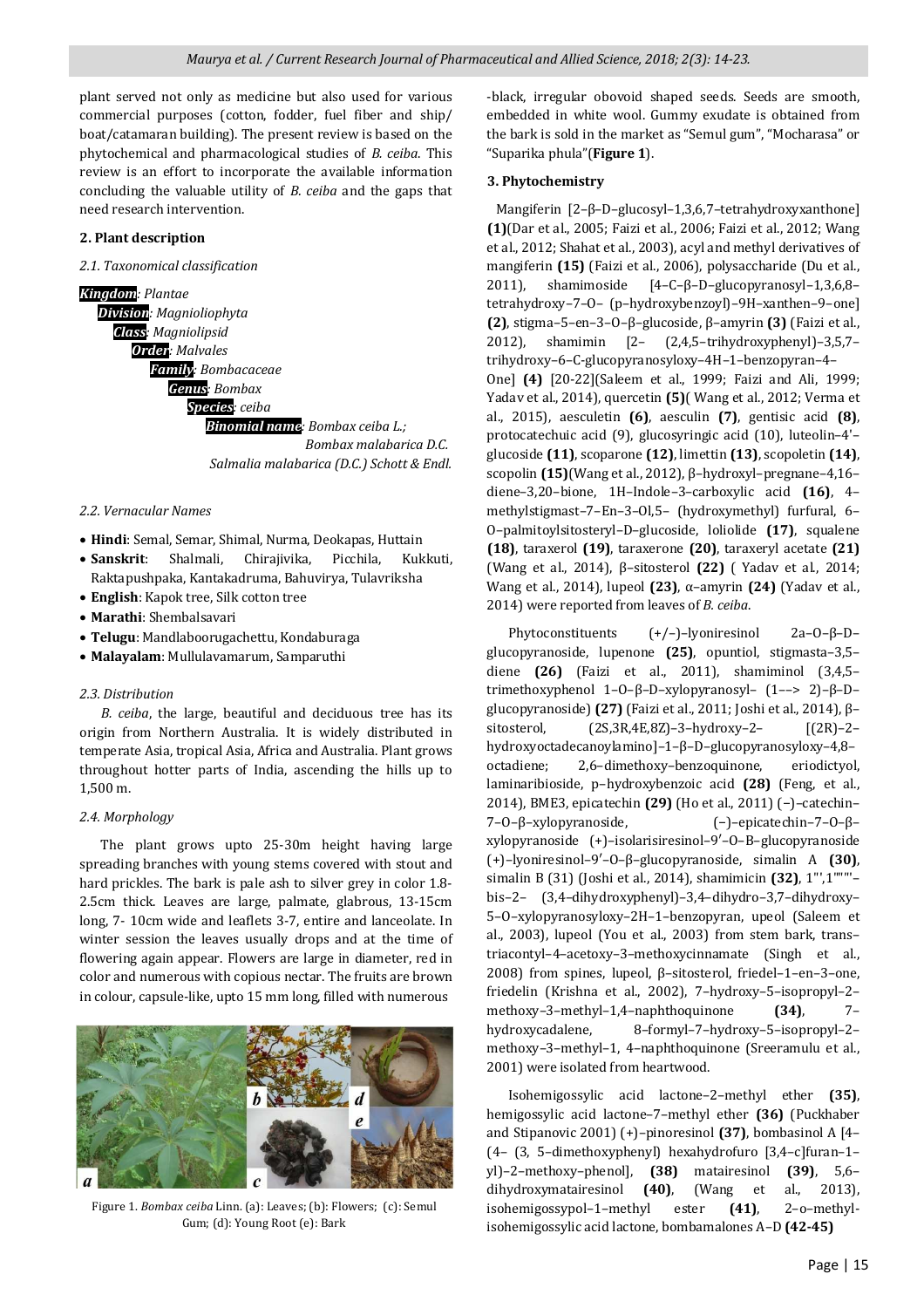bombaxquinone B **(46)**, bombamaloside **(47)**, lacinilene C **(48)** (Zhang et al., 2007) were reported from root. Moreover certain compound like 5–isopropyl–3–methyl–2,4,7– trimethoxy–8, 1–naphthalene carbolactone, naphthoquinone, 8–formyl–7–hydroxy–5–isopropyl–2–methoxy–3–methyl–1, 4–naphthoquinone (Reddy et al., 2003), 7–hydroxycadalene, hemigossypol–6–methyl ether, 8–formyl–7–hydroxy–5– isopropyl–2–methoxy–3–methyl–1, 4–naphthaquinone, 7– hydroxycadalene, hemigossypol–6–methyl ether, isohemigossypol–1–methyl ether **(49)** isohemigossypol–1,2– dimethyl ether **(50)** (Sankaram et al., 1981) were isolated from Root Bark.

 Flower contains α–amyrin, campesterol, cholesterol, stigmasterol, linarin **(51)**, vicenin 2 **(52)**, saponarin **(53)**, cosmetin **(54)**, isovitexin **(55)**, xanthomicrol **(56)**, apigenin **(57)** (El–Hagrassi et al., 2011), 2R, 3R, 4R, 5S)–5– (6– (2,3– dimethylbutyl)–7–hydroxy–2– (4–hydroxyphenyl)–2h– chromen–5–yloxy)–6–methyl–tetrahydro–2h–pyran–2, 3, 4– triol (Pathan et al., 2012), quercetagetin **(58)**, quercetagetin– 3–O–d–glucofuranoside **(59)** (Kumar et al., 2010), mangiferin, protocatechuic acid (3, 4–dihydroxy–benzoic acid), anthocyanins, apigenin 7–O–β–D–glucopyranoside, isovanillic acid (4–methoxy–3–hydroxy–benzoic acid), quercetin 3–O–β–D–galactouronopyranoside quercetin 3–O– β–D–glucopyranoside **(60)**, rutin (61) (Said et al., 2011), 5,4' dimethoxy 8 me 7–O–β–D glucopyranoside–5'–β–D– glucopyranoside, 3–acetoxy–1–hydroxy–6–methoxy8–O–β–D– glucopyranosyl– (1→3)–α–l–rhamnopyranoside (Sati et al., 2011), β–sitosterol, some fatty acids **(44)** (Tundis et al., 2014), polysaccharides (Wang et al., 2000), 3–methyl–2 (3h)– benzofuranone, hexadecanoic acid, tetradecanoic acid, α– cedrol, β–cedrol (Wang et al., 2003), bombasin, bombasin 4– O–β–glucoside, D–gulono–Γ–lactone derivatice, bombalin, dihydrodehydrodiconiferyl alc. 4–O–β–D–glucopyranoside, neochlorogenic acid, trans–3– (p–coumaroyl) quinic acid (Wu et al., 2008). While O-α-l-arabinosyl  $(1 \leftarrow 2 \text{ or } 4)$ -O-α-lrhamnosyl (1 ( 6)–d–galactose (va or vb), 3–β–galactosyl–l– arabinose, 3–β–l–arabinosyl–l–arabinose, 43–β– galactosylgalactotriose 4–β–galactosylgalactose, 62–β– galactosylgalatobiose, 6–α–l–rhmanosylgalactose, 6–β– galactosylgalactose, polysaccharide (Agarwal et al., 1972) were reported from stamens. The seed contains 5 To 23% fatty oil (Kotoky et al., 2001). The structures of these phytoconstituents were shown in **Figure 2**.

## **4. Bio-prospection undertaken for** *Bombax ceiba*

## *4.1. Analgesic Activity*

 Methnolic crude extract of leaves (BCL, 10, 50, 100 mg/kg), isolated mangiferin (42.2 mg/kg, s.c.) and mangiferin devoid fraction (BCM, 10, 50, 100 mg/kg) demonstrates significant analgesic activity in acetic acid-induced writhing and hot plate tests in mice. The responses in the acetic acid induced pain were reported to be dose dependent. Morphine (0.25 mg/kg s.c.) and mangiferin shows 65% and 70% inhibition in acetic acid induced pain respectively. However, in the presence of non-selective opioid antagonist, naloxone (5 mg/kg), the corresponding effects were reduced to 19% and 28%. Therefore, it represents that mangiferin abolish pain through opioid pathway like morphine. In hot plate model BCL*,* BCM or mangiferin shows central analgesic effect in 90 min. The effect of

BCL extents upto 120 min. Using naloxone, the effect of extract was reported to be independent of opioid receptor, while, mangiferin exhibit significant interaction with these receptors at periphery with a minor contribution at the central level (Dar et al., 2005). The methanolic extract of flowers (250 and 500 mg/kg) also exhibited central (in hot plate model) and peripheral (in acetic acid-induced writhing test) analgesic activity (Said et al., 2011).

## *4.2. Angiogenesis Activity*

 An active component, lupeol was isolated from methanolic extract of the stem bark demonstrates significant in vitro antiangiogenic activity and significantly inhibited the tube like formation of human umbilical venous endothelial cells at 50 and 30 µg/mL. However the lupeol did not showed any effect on the growth of tumor cell in certain cell-lines study such as SK-MEL-2, A549 and B16-F10 melanoma (You et al., 2003; Nam et al., 2003).

# *4.3. Anthelmintic Activity*

 Traditionally *B. malabarica* is used as anthelmintic by people of Southern Punjab of Pakistan. The anthelmintic activity of methanolic extract of *B. malabarica* leaves (10, 25, 50, and 100 mg/mL) was investigated using live trematode: Paramphistomum explanatum) collected from buffalo in 0.9% phosphate-buffered saline. The effect of extract has been illustred by the loss of spontaneous movement and/or death of the *P. explanatum*. All trematodes died with extract within a short period of time (less than 45 min) which was statistically highly significant. Extract at 100 mg/mL showed maximum efficacy. It paralyzed and killed trematodes in 18.50 ± 0.62 and 22.17 ± 0.48 min, respectively (Hossain et al., 2012).

# *4.4. Anti Cancer Activity*

 Diethyl ether (DE) and light petroleum (PE) extract of the flowers of B. ceiba were investigated for antiproliferative activity by protein-staining sulforhodamine B (SRB) assay against seven human cancer cell lines viz. a panel of human cancer cell lines: human renal cell adenocarcinoma (ACHN), human Caucasian lung large cell carcinoma (COR-L23), human Caucasian lung carcinoma (A549), human Caucasian colon adenocarcinoma (Caco-2), human hepatocellular carcinoma (Huh-7D12), and amelanotic melanoma (C32). Both DE and PE extracts strongly inhibit the viability of tumor cell lines against ACHN in a dose dependent manner with IC50 values of 45.5 and 53.2 µg/mL for PE and DE, respectively. PE extract shows 1.1-times more potent effect than the established drug, vinblastine with an IC50 of 52.7 µg/mL against the COR-L23 cell line (Tundis et al., 2014). Flavonoid rich B. ceiba extracts from flower was screened for its effect on fatty acid synthase (FAS) in a number of cancer cells viz. hepatoma (HepG2), esophageal carcinoma (EC109, EC8712, H5E973), uterine cervix cancer (HeLa) lung carcinoma (A549, 95-D), gastric carcinoma (N87, BGC823), and leukaemia (K562, U937). The enzyme has been reported for its overexpression and hyperactivity in certain cancers. The extract significantly inhibits the enzyme among different cancer cells. The FAS activity is the lowest in gastric cancer cell N87 and the highest in lung cancer cell A549. The cancer cell A549 was further used to demonstrate inhibitory effect of flavonoid rich extract on FAS. The minimum inhibitory concentration of *B. ceiba* was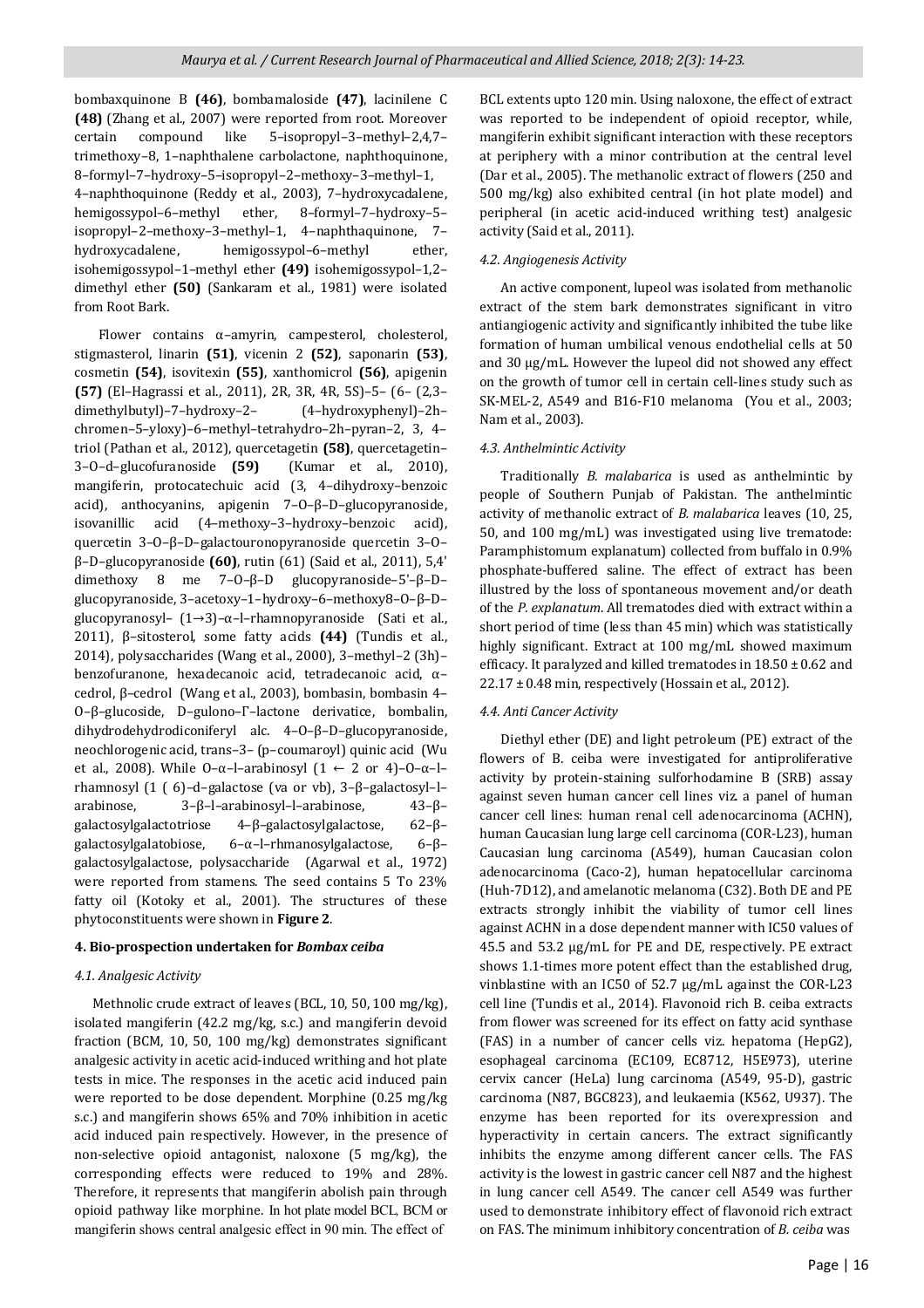

**Figure 2**. Isolated phytochemicals from *Bombax ceiba*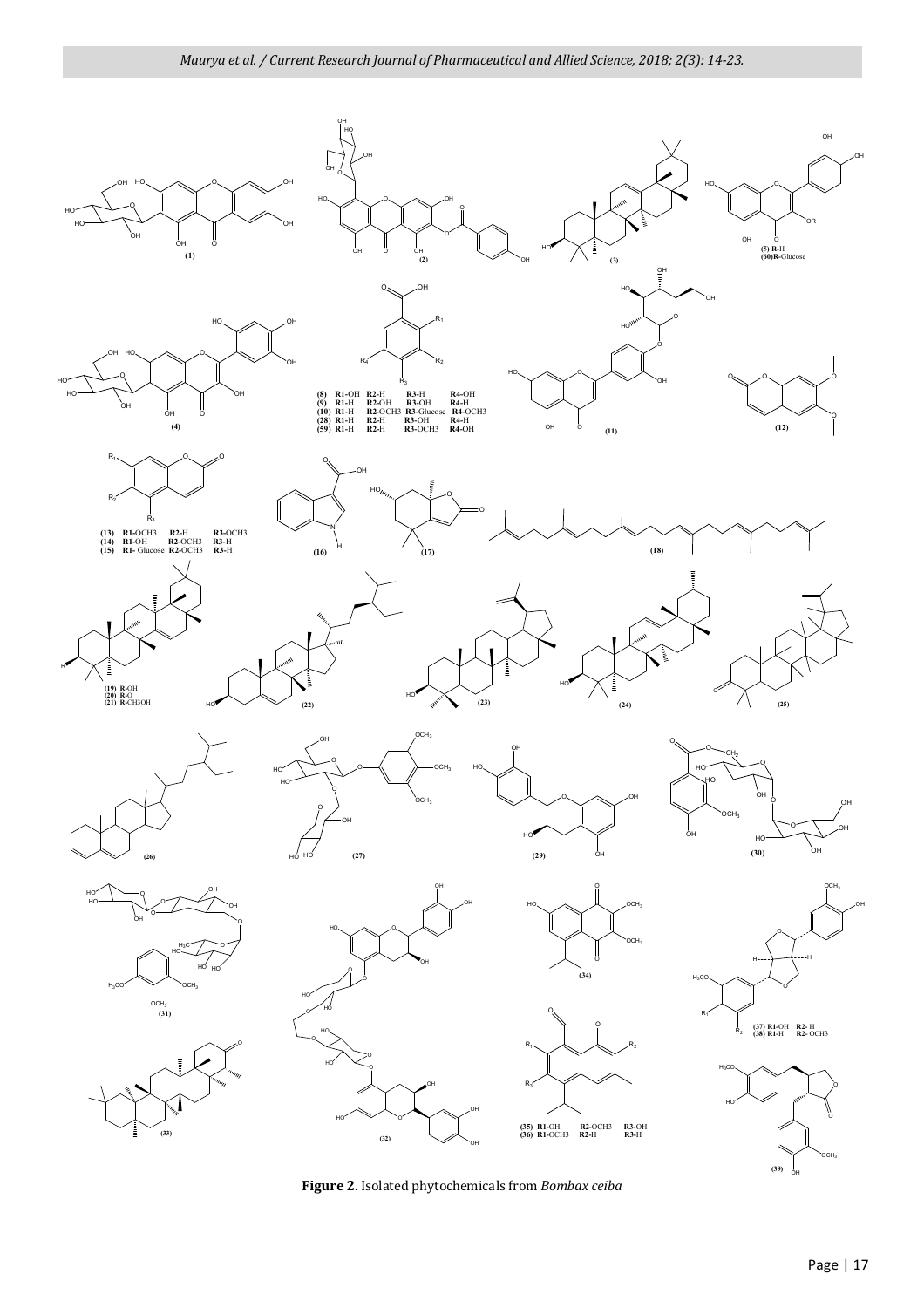

**Figure 2**. Isolated phytochemicals from *Bombax ceiba (Cont.)*

247.98 μg/mL (Chen et al., 2009). Nine cadinane sesquiterpenoids, bombamalones A-D; bombamaloside, isohemigossypol-1-methyl ester; 2-O-methylisohemigossylic acid lactone; β-quinone B; and lacinilene C from roots of B malabarica were evaluated against the HGC-27 human gastrointestinal cancer cell line using a MTT assay, but all were inactive (IC50 >10 microM). Bombamalone B was also inactive against the A549 lung carcinoma, MCF-7 breast carcinoma, and HeLa cervical human cancer cell lines (Zhang et al., 2007). Methanolic extract of *B. ceiba* showed very low cytotoxic activity in the Vero cell line when investigated through mitochondrial activity (Vieira et al., 2009). Methanol extract of *B. ceiba* root was investigated for anticancer activity using brine shrimp lethality bioassay and a standard cytotoxic agent, vincristine sulfate. LC50 (50% mortality) and LC90 value for the crude extract was reported to be 3.90μg/mL and 150.0μg/mL respectively (Islam et al., 2011).

#### *4.5. Gastrointestinal effects*

 Indomethacin and iodoacetamide induced colitis model was used to investigate role of *B.malabarica* as a monotherapy for inflammatory bowel disease IBD. Aqueous extract of dried latex (commonly known as mocha-rasa) protects the intestine from damaging effect of indomethacin and iodoacetamide in rats at a dose level of 270 mg/kg in term of ulcer score and myeloperoxidase (MPO) activity (index of neutrophil recruit-

-ment). Moreover the drug (500 mg/kg) also prevents acetic acid induced colitis in mice. The extract reduces intestinal tissues edema, transmural necrosis and inflammatory masses in small and large bowel respectively in a dose dependent manner. Acetic acid induce rise in TNF-α expression was considerably reduced by mocha-rasa (500 mg/kg) (Jagtap et al., 2011).

#### 4.6. Antibacterial Activity

 Strong antibacterial activity was shown by the methanol extracts of *Salmalia malabarica* against multi-drug resistant *Salmonella typhi* (Rani et al., 2004), *Staphylococcus aureus, Micrococcus luteus* (Gram positive), *Escherichia coli* and *Pseudomonas aureginosa* (Gram negative) bacterial strains (Zulqarnain et al., 2015). Shamimin (100µg/disc) isolated from leaves also showed antimicrobial activity against bacteria like *Streptococcus pyogen*, *P. aeruginosa*, *Shigela flexneri* and fungi like *Trichophyton rubrum*, *Microsporum gypsem* etc. (Faizi et al., 1999). N-hexane and methanol extracts (100 mg/disc) of the flowers display significant antimicrobial activity. The methanol extract gives better antimicrobial result against S. aureus, *Bacillus subtilis*, *Streptococcus faecalis* and *Neisseria gonorrhea*, *P. aeruginosa* and *Candida albicans* then *n*-hexane extract. The methnolic extract was also found to be effective against certain fungus like *Aspergillus niger* and *Aspergillus flavus* but n-hexane extract fails to do so (El-Hagrassi et al., 2011). Gram positive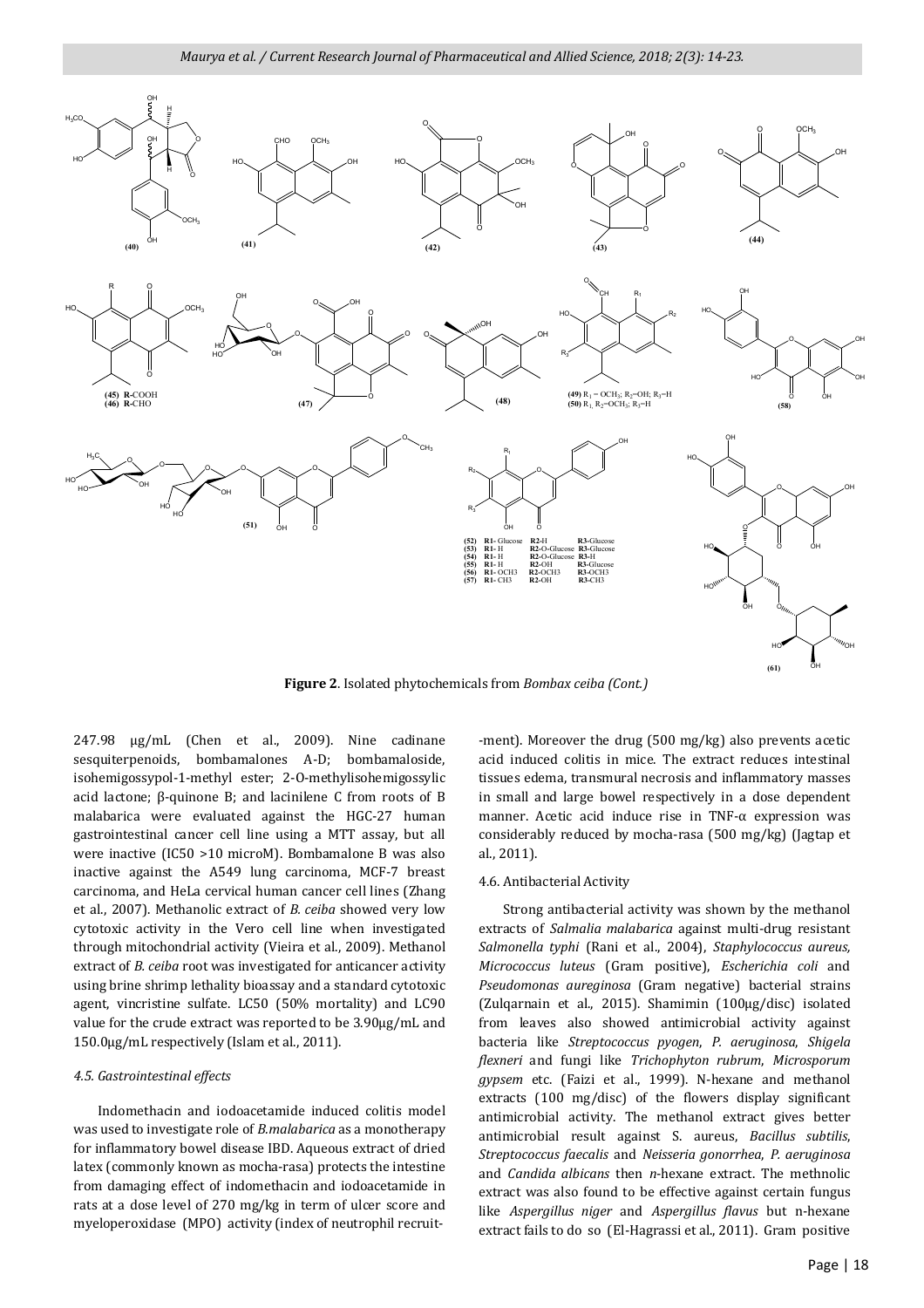bacteria (*S. aureus, Bacillus cereus, E. coli* and *Vibrio cholerae*) demonstrates high susceptibility to methanol extract of flowers of *B. malabarica*. The extract also exhibits antifungal activity against *Cryptococcus neoformans* but not effective against *C. albicans* (Pavithra et al., 2013). Methanolic extract of oleo-gum resin from *B. ceiba* was also found to be most effective on *B*. *cereus* (10-12 mm)*, E. coli* (10-12 mm)*, A. niger, Cercospora pongamiae* than other extracts (acetone and aqueous) (Sravani et al., 2014). Certain pathogenic bacteria *B. subtilis, S. aureus E. coli,* and *P. aeruginosa* and fungi *A. niger* and *C. albicans* were also found to be susceptible to bark extract in different solvent. Alcoholic extract demonstrate highest activity while acetone and aqoueous extract were also found to be effective. However*,* petroleum ether and chloroform extract exhibits no activity. Among all tested microoraganism *E. coli* (19.50 ± 0.5000 mm) has been found to be most susceptible to the alcoholic extract (Girija et al., 2010). Moreover*,* the carbon tetrachloride fraction (200 µg/disc) of methanol crude extract of *B. ceiba* roots also illustrate prominent zone of inhibition against a number of bacterial (*B. subtilis, S. aureus, Shigella boydii, Shigella dysenteriae*) and fungal (*Saccharromyces cevevaceae, A. niger*  and *C. albicans*) strains then other n-hexane and chloroform fraction (Islam et al., 2011). The seed extract of *B. ceiba* was also effective against *E. coli, P. aeruginosa* and *S. aureus* (Tirupathi et al., 2011). Different extract of seeds such as hexane*,* chloroform*,* diethyl ether*,* acetone*,* methanol and aqueous were investigated against *E. coli, B. subtilis, S. aureus, Enterococcus faecalis and Alcaligenes faecalis, C. albicans, A. niger, A. flaves and Aspergillus fumigatus*. Acetone and methanol extracts (200µg/mL) revealed significant antimicrobial activity especially against *E. coli, B. subtilis, E. faecalis and A. faecalis, C. albicans* (Nagamani et al., 2014).

## *4.7. Antidiabetic Activity*

 Shamimin (500 mg/kg) from *B. ceiba* leaves was reported as hypoglycaemic agent in rats (Saleem et al., 1999). Hydromethanolic (2: 3) extract of the sepals of *S. malabarica* exhibit significant diminution effect on the Fasting Blood Sugar and Glycated Hb  $(HbA_{1C})$  level in STZ-induced diabetic rats. The extract also shows recovery from STZ-induced decline in activity of certain carbohydrade metabolic enzyme (hexokinase*,* glucose-6-phosphate dehydrogenase) and hyperactivity of glucose-6-phosphatase in the liver and skeletal muscle. The elevated oxidative stress*,* SGOT and SGPT levels were restored by the extract (De et al., 2010). The nhexane fraction of this hydro-methanolic extract (0.1 gm/kg) also possesses significant hypoglycemic and hypolipidemic effects. Furthermore*,* n-hexane fraction increases the serum insulin level*,* hemoglobin concentration and decreases glycated hemoglobin. Moreover, the fraction was reported helpful in preventing the cells islet's of Langerhans in diabetic rats (De et al., 2012). Certain compound from *B. ceiba* like quercetin 7-O-β-D-glucopyranoside and Epicatechin-3-O-Β-Xylopyranoside significantly inhibits the α-glucosidase enzyme (50.5% and 48.3% respectively) at 100μM concentration (Khan et al., 2010). A glucosylxanthone from the plant was examined for a new anti-diabetic drug target*,*  Dipeptidyl peptidase IV receptor (DPPIV)*,* by using Mars Observer Laser Altimeter (MOLA). Glucosylxanthone and its analogues have shown good comparable *in silico* binding

activity with FDA approved drugs and other molecules currently under development for DPPIV inhibitory activity as anti-diabetic therapy. Inhibition of DPPIV would presumably increases serum Glucagon like Peptide-1 (GLP-1) that results in net anti hyperglycaemic effect (Kumar*,* 2012). Aqueous and ethanolic extract of *B. malabarica* bark (100 and 200 mg/kg) (Harikiran et al., 2011) and methanol extract (200 mg/kg) (Zahan et al., 2013) were also effective in alloxan induced diabetic rats. Moreover*,* the bark extract (600 mg/kg/day) also have significant hypoglycemic and hypolipidemic effect in STZ-induced diabetic rats (Bhavsar and Talele*,* 2013).

## *4.8. Anti-inflammatory Activity*

 Bark*,* xylem of stem and root of *B. malabarica* exhibited significant anti-inflammatory activity against carrageenaninduced edema even better than indomethacin (Lin et al., 1992). Methanol extract of *B. malabarica* leaves possess significant positive activity in a carrageenan-induced inflammation (100*,* 200*,* and 400 mg/kg) in rats and it inhibits lipopolysaccharide-induced nitric oxide (NO) production in mice peritoneal macrophages dose dependently. In cytotoxicity assay using peritoneal macrophages*,* the IC50 for extract was reported to be  $258.33 \pm 6.96$  µg/mL and it was non-toxic up to 125 µg/mL (Hossain et al., 2013). In an *in-vitro* study ethanol and aqueous extracts extracts of bark of *B. ceiba* (1000 mcg/mL) demonstrats enough potential to stabilize Human Red Blood Corpuscles (HRBC) membrane and put forward its anti-inflammatory activity (Anandarajagopal et al., 2013). Furthermore*,* the methanolic extract of flower shows anti-inflammatory activity against the acute paw edema induced by carrageenan (Said et al., 2011).

## *4.9. Hepatoprotective Activity*

 Aqueous extract of *B. malabarica* shows its hepatoprotective effect in Carbon tertrachloride (CCL4) induced hepatotoxicity (Chiu et al., 1992). Bark*,* xylem of stem and root also possess propective role in CCL4-induced hepatotoxicity (Lin et al., 1992). The aqueous bark extract (1g/kg, *i.p.*) protect liver from CCl4 induced histopathological changes of the liver tissue such as fatty degeneration*,* cell necrosis (Chiu et al., 1992)*,* ballooning degeneration*,*  lymphocytes and Kupffer cells aggregation (Lin et al., 1992). Moreover*,* isolated mangiferin also heals liver from damage induced by CCL4 (Dar *et al.,* 2005). Methanolic extract of flowers (150, 300 and 450 mg/kg *i.p.*) reverse the changes in liver biochemical markers resulted from antitubercular drugs (Isoniazid and Rifampicin) (Ravi et al., 2010) and paracetamol (Said et al., 2011) but the effect was not prominent in histology of liver (Ravi et al., 2010).

#### **4.10. Anti-Obesity Activity**

 Methanolic extract of *B. ceiba* stem bark (200 and 400 mg/kg) ameliorate 10 weeks high fat diet (HFD) induced obesity in rats. *B. ceiba* extract significantly attenuated HFD induced increase in % body wt*,* BMI*,* LEE indices; serum glucose*,* lipid profile markers*,* ALT*,* AST; tissue TBARS*,*  nitrate/nitrite levels; different fat pads, relative liver weight; significant decrease in food intake (in term of g and kcal)*,*  serum HDL and tissue glutathione levels, possibly due to modulation of FAS and PTP-1B signalling in rat caused by phytoconstituent Lupeol (Goyal*,* 2012; Gupta et al., 2013).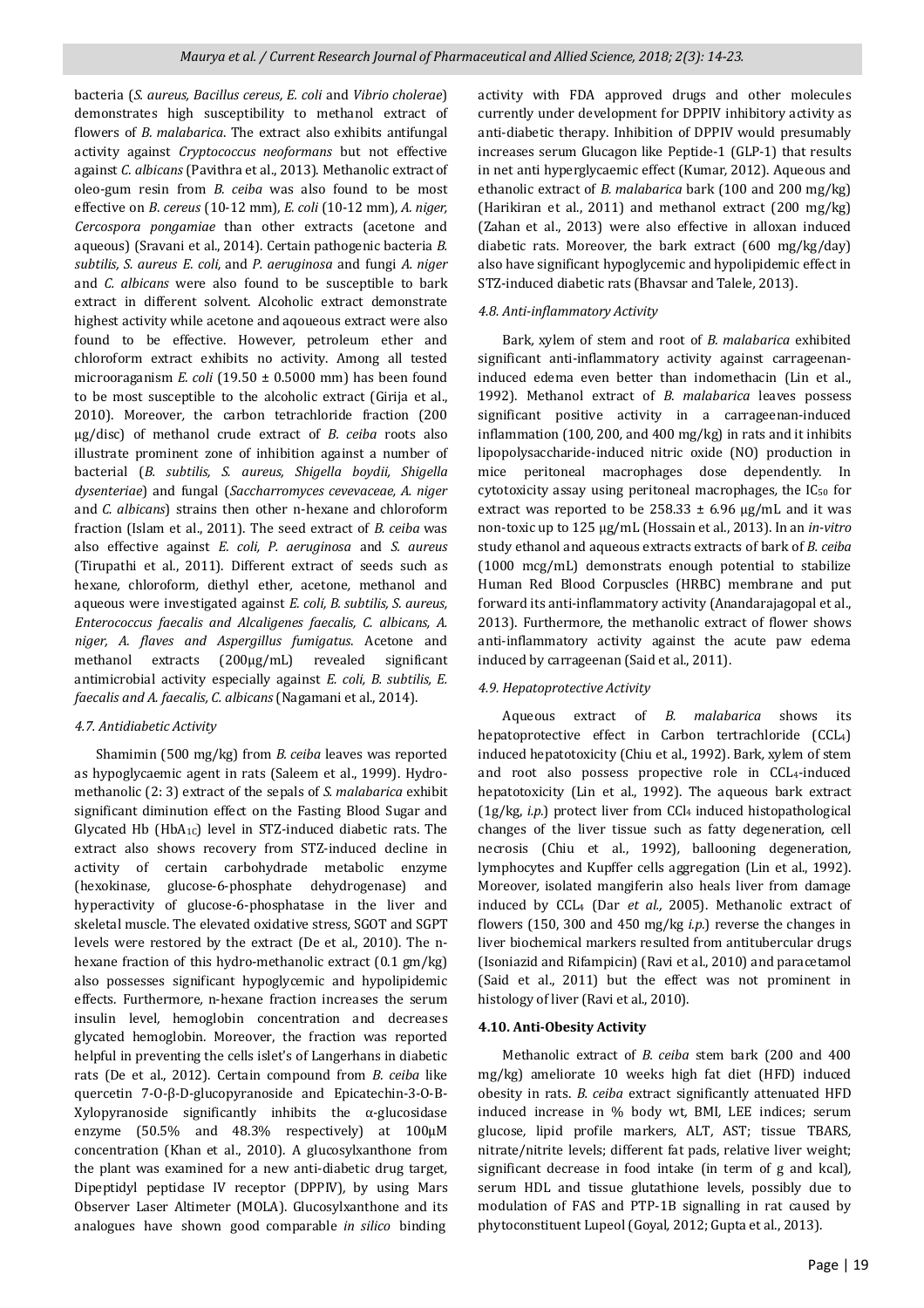-pyretic effect on Baker's yeast induced pyrexia in Wister rat. A polyherbal formulation "RV08" containing *Asparagus*  reduces body temperature of the rats over a period of 8 h. *racemosus, Mucuna pruriens, Withania somnifera, B.*  Maximum antipyretic activity was observed at 6 h and *malamam anapyrene activity was observed at 6 n and Cleodendrum serratum* and *Sida cordifolia* shows its ability to remained steady upto 8h (Hossain et al., 2011). The extract at a dose level of 200 and 400 mg/kg significantly

# potentiate both specific and nonspecific host defense *4.17. Antiulcer Activity*

A market formulation Mebarid (250, 500 mg/kg and 1 g/kg) has been reported to decrease in ulcer index in antiulcer evaluation through pylorus ligation method (Bafna et al., 2003). Ethanolic extract of root demonstrates strong inhibition against different strains of *Helicobacter pylori*. The minimum inhibitory concentration values ranged from 1.28 to 5.12 mg/mL (Wang and Huang, 2005).

#### $\epsilon$  ethanolic extract of the bark was also found to be effective in the best of the best of the best of the best of the best of the best of the best of the best of the best of the best of the best of the best of the best cyclophosphamide induced immune suppression in mice. *4.18. Anti-Urolithiasis Activity*

B. ceiba fruit extract was reported to be effective against ethylene glycol induced calculi in rats. Pretreatment with aqueous and ethanolic extract (400*mg/kg)* significantly reduces renal excretion of calcium and phosphate in ethylene glycol challenged rats. The extract also significantly reduces formation promotive constituents were also significantly lowered by both the extract. Moreover the drug prevents deposition of certain stone forming substance like oxalate, calcium, and phosphate in the kidney (Gadge et al., 2012). the oxalate*,* calcium and phosphate excretion in urine. Crystal

# Cardiac marker enzymes [Lactate dehydrogenase (LDH) and *4.19. Anti-Diarrhoeal Activity*

An ayurvedic formulation Mebarid (containing extracts of animal treated and analysis heart homogenate which homogenate while the same of the same of the same of the salman in the same of the same of the same of the same of the same of the same of the same of the same of the same increase in serum after Adr treatment. The healing effect was investigated for its anti-diarrhoeal activity. Mebarid (125–500 myestigated for its anti-diarrhoeal deavity. Mesarid (125–500)<br>mg/kg) was reported to have significant anti-diarrhoeal mig/Rg) was reported to have significant and diarrhoed activity and showed a dose-dependent increase in the first activity and showed a dose dependent increase in the mot defecation time, cumulative faecal weight in castor oil-induced man model. It also decreases intestinal modify as demonstrated<br>in charcoal meal test. The action was probably due to administration produced significant fibric action was probably due to absorbent and swelling properties of gum (Bafna et al. 2003). diarrhoea. It also decreses intestinal motility as demonstrated

# *4.13. Antioxidant Activity 4.20. Anti-Hepatitis B Virus Activity*

Four compounds namely Bombasinol A, 5, 6dihydroxymatairesinol, (+)-pinoresinol and matairesinol were isolated from the ethanolic extract of *B. ceiba* roots were evaluated for the anti-Hepatitis B Virus (HBV) activity. All the compounds potentially inhibit HBsAg secretion in HepG2 2.2.15 cell lines with IC<sub>50</sub> values of 118.3, 123.7, 118.9 and 218.2 mM, respectively (Wang et al., 2013).

## DPPH*,* ABTS*,* nitric oxide and superoxide radical scavenging *4.21. Antiviral activity*   $\frac{1}{2}$  reducing anti-

B. ceiba flowers also exhibits potent antiviral action against Epstein-Barr virus (early antigen) (EBV-EA). Methnolic extract and its fraction (ethyl acetate and butenol) of flower were evaluated *in vitro* for inhibitory effect on 12-Otetradecanoylphorobol-13-acetate (TPA) induced EBV-EA activation in Raji cells. All extracts inhibited the activation of the early antigen (% EBV-EA pos. cells). Out of this ethyl acetate extract was reported to be most active in inhibition of activation of the early antigen at different concentratins (1, 10 and 100  $\mu$ g/mL) (Said et al., 2011).

#### *B. malabarica* flower were explored in DPPH radical-*4.22. Anti-Hyperlipidemic Activity*

Antihyperlipidemic effects of sepal from *S*. *nininy* peripherme enects or separation is malabarica (n-hexane fraction from hydro-methanolic manubalited (in field in street in the liposome performance extract) were investigated in streptozotocin (STZ) induced extract) were investigated in streptozotocin (512) induced<br>diabetic rats. The fraction at the dose of 0.1 gm/kg twice a day mabede rads. The nacdon at the dose or 0.1 gm/kg twice a day<br>was investigated in normal and streptozotocin (STZ) induced was investigated in normal and streptozotocin (312) matted<br>diabetic rats. Pretreatment with fraction prevents derangement in lipid profile of diabetic rats including<br>derangement in lipid profile of diabetic rats including extracts (*The allegending methanolic community in the community of the community of the community of the community of the community of the community of the community of the community of the community of the community of t al*. *(TG)*, *total cholesterol (TC)*, *density lipoprotein*<br>
the distribution of the distribution of the distribution flower (Tundis *et al*.*,* 2014) also exhibited significant (HDLc)*,* low very low density lipoprotein cholesterol (VLDLc)*,*  antioxidant activities in different *in-vitro* models. A linear phospholipids, free fatty acids as compare with control (De et  $\frac{1}{2}$ , 2012). antioxidant activity of  $\alpha$  methods of  $\alpha$ cholesterol (LDLc)*,* high density lipoprotein cholesterol al., 2012).

#### *et al*.*,* 2013). Furthermore*,* the ethyl acetate soluble fraction of *4.23. Hypotensive Activity*

Bio-efficacy of aqueous and methnolic extract as well as from human and sheep bloods) even at a highest an isolated C-flavonol glucoside "Shamimin" from leaves of *B.*  an isolated c havoilor glacoside chamming from leaves of *B*. ceiba were evaluated for the management of hypertention. (Mishra *et al*.*,* 2015) and resin (Rao *et al*.*,* 2015) also shows The compound at the doses of 1*,* 3*,* 15 mg/kg *i.v.* exhibits and the deseable *radical* in  $\frac{1}{2}$ ,  $\frac{1}{2}$ ,  $\frac{1}{2}$ ,  $\frac{1}{2}$ ,  $\frac{1}{2}$ ,  $\frac{1}{2}$ ,  $\frac{1}{2}$ ,  $\frac{1}{2}$ ,  $\frac{1}{2}$ ,  $\frac{1}{2}$ ,  $\frac{1}{2}$ ,  $\frac{1}{2}$ ,  $\frac{1}{2}$ ,  $\frac{1}{2}$ ,  $\frac{1}{2}$ ,  $\frac{1}{2}$ ,  $\frac{1}{2}$ ,  $\frac{1$ reducing enter as a hypotensive agent in rats (saleem et al., 1999). Further another hypotensive agent "shamimicin" was metholic extensive agent shamment was reported to be 15.07 µg while it is a reported to be 15.07 µg while it is a reported to be 15.07 µg while it is a reported to be 15.07 µg while it is a reported to be 15.07 µg while it isolated from the stem bark of the *B. ceiba* along with lupeol. arterial blood pressure (MABP) of rats by 58% while lupeol demonstrate 44% and 52% fall in MABP at the dose of 5 and demonstrate 1170 and 5270 idn in mini- at the dose of 5 and<br>15 mg/kg respectively. Moreover only 30% hypotensive 2011). response was observed with methanolic extract of defatted *4.14. Anti-acne Activity*  stem bark (BCBM; 10 mg/kg *i.v.*) but its fraction BCBMI (Residue from BCBM; 30 mg/kg i.v.) shows approximately *barbadensis, Vitex negundo* along with powders of *Lens*  57% hypotensive effect. At a doses of 10 mg/kg and 30 mg/kg of 50% methanolic extract (BCBM-50) exhibits only 17—20% fall in MABP while BCBMM (filtrate from BCBM)*,* illustrate 31% and 65% hypotensive action at the dose of 3 mg/kg and 15 mg/kg i.v. respectively. However the isolated glycoside Shamimicin has been found to be ineffective in hypertention at the dose of 15 mg/kg. In the presence of atropine sulfate *racemosa, Salmalia malabarica, Picrorhiza kurroa, Vitex*  (69.5 mg/kg)*,* BCBM and BCBM-50 did not produced any *negundo, Embelia ribes, Terminalia chebula* and *Terminalia*  hypotensive effect*,* which explain that BCBM and BCBM-50 produces cholinergic hypotensive action via muscarinic receptors (M<sub>2</sub> type) present on cardiac muscles as well as vascular dilation by endothelium derived relaxing factor. Flowers of *B. ceiba* were also evaluated for its hypotensive activity and methanolic extract of flowers (30 mg/kg *i.v.*) and pulp (30 mg/kg *i.v.*) were reported more active than methanolic extracts of bark. When the BCBMM was given per oral it demonstrates significant reduction (13.2%) of MABP (Saleem et al., 2003). Petroleum ether extract (BCBP; 10 mg/kg *i.v.*) reduces mean

#### *4.15. Anabolic Effect 4.24. Larvicidal Activity*

In 2011 it was reported that *B. malabarica* leaves powder and its methnolic extract has potent larvicidal activity after 24 h of exposure against different larval stage of Culex quinquefasciatus with  $LC_{50}$  and  $LC_{90}$  values of 48.85 ppm and 264.22 ppm respectively. It was also observed that  $LC_{50}$  and  $LC_{90}$  values have been declined steadily with time and it was lowest at 72 h of exposure to third instar larvae  $(P<0.05)$ (Hossain et al., 2011).  $\blacksquare$ In 2011 it was reported that *B. malabarica* leaves powder<br>and its methnolic extract has potent larvicidal activity after 24<br>h of exposure against different larval stage of *Culex*<br>*quinquefasciatus* with LC<sub>50</sub> and LC<sub>90</sub>

# discontinuation (Verma *et al*.*,* 2011). *4.25. Effect on Sexual Behaviour*

*4.16. Antipyretic Activity*  Its lyophilised aqueous extract (100mg/kg orally) stimulants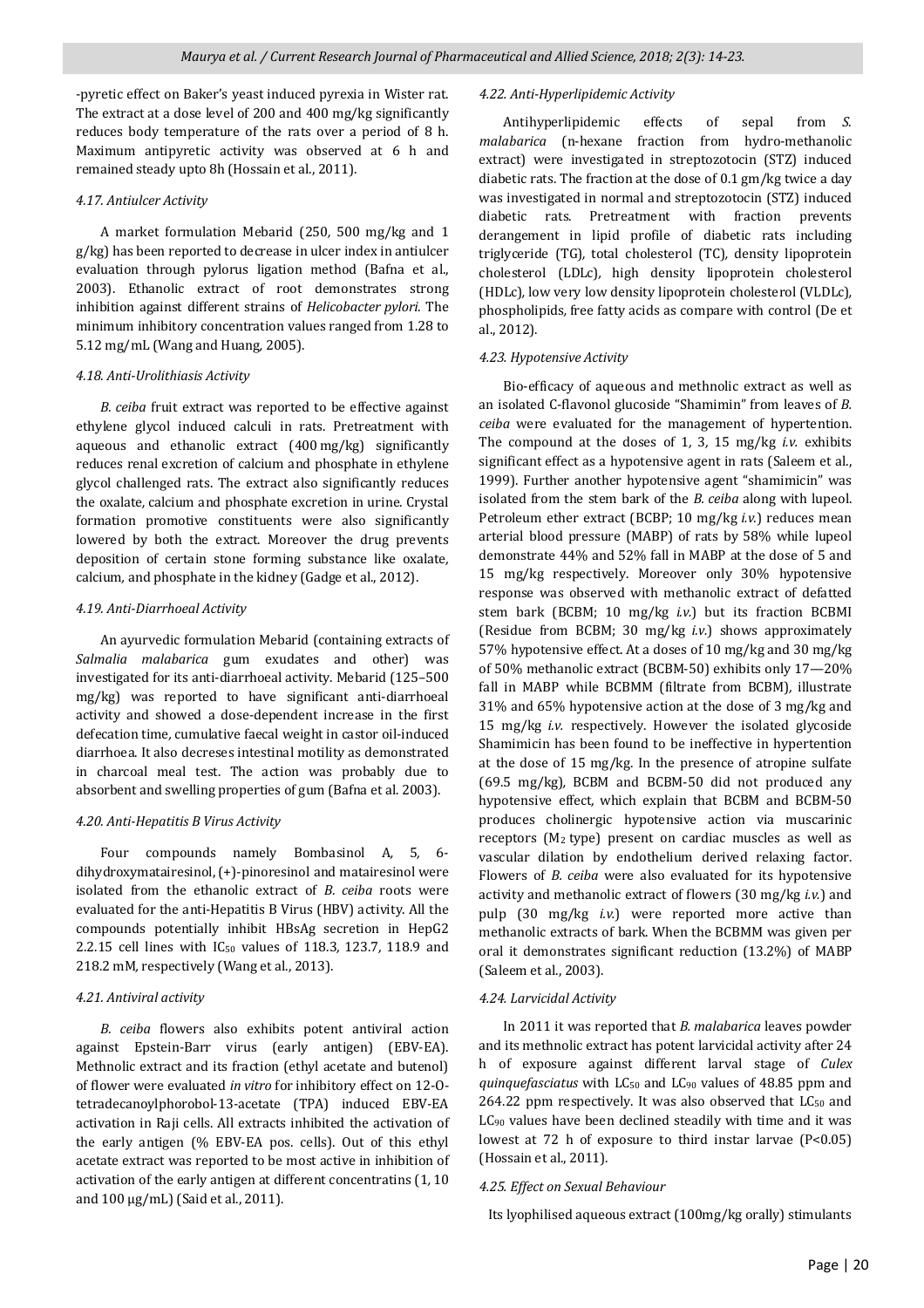sexual activities of male albino rats in the presence of a female as well as it was reported to increase sperm count. The extract demonstrates significant improvement in mount*,* intromission and ejaculation frequencies. Significant rise in serum testosterone*,* seminal fructose content and epididymal sperm count were also recorded. Hesitation time was significantly reduces while penile erection index and copulatory rate rises as compared to control (Bhargava et al., 2012).

#### *4.26. Diuretic Activity*

 Aqueous and ethanol extract of *B. ceiba* fruit at a dose level of 200 and 400 mg/kg*,* p.o. possess slow onset (within 5 h) diuretic action but extended upto 24 h. Both the extracts show significant improvement in urine output in dehydrated rats. The action of aqueous extract (400 mg/kg) was comparable with reference drug frusemide in 5 h. The aqueous extract also causes increase in excretion of electrolytes (Na+*,* K+ and Cl- ) in urine but no potent effect on urinary pH and specific gravity (Jalalpure and Gadge*,* 2011).

#### **Conclusion**

 In the present review we have tried to collect knowledge on phytochemistry and pharmacological properties of *B. ceiba*  which is extencively used in Indian system of medicine i.e. Ayurveda. All part of *B. ceiba* like leaves, bark, root, flower and gum etc are used in treatment of different diseases. Analysis of the active ingredients responcible for different pharmacological principles is need of today. Various phytoconstituents from the *B. ceiba* has been reported, which includes mangiferin, quercetin, shamimin, shamimoside, *β*– sitosterol, taraxeryl acetate, lupeol, simalin a, simalin b, shamimicin, bombamalones a–d, bombaxquinone b, bombamaloside and bombasin. The plant *B. ceiba* was evaluated for a number of activities such as analgesic, anthelmintic, anti cancer, antibacterial, antidiabetic, antiinflammatory, hepatoprotective, immunomodulatory, cardioprotective, antiulcer, anti-diarrhoeal, antiviral, hypotensive activity. Majority of therapeutic claims for the plants in the various traditional medicines have been confirmed through experimental pharmacology.

#### **Conflict of Interest**

No such conflict of interest is reported.

#### **Reference**

- Agarwal GD, Rizvi SA, Gupta PC, Tewari JD. Study of a polysaccharide from the stamens of *Bombax malabaricum* flowers. Planta Med. 1972; 21(3): 293–303.
- Anandarajagopal K, Sunilson JAJ, Ajaykumar TV, Ananth R, Kamal S. In-vitro Anti-Inflammatory Evaluation of Crude *Bombax ceiba* Extracts. European Journal of Medicinal Plants. 2013; 3(1): 99- 104.
- Anonymous, Flora of China Missouri Botanical Garden Press, St. Louis, and Science Press, Beijing. 2010.
- Anonymous, WHO Traditional Medicine Strategy 2014-2023, WHO Press, World Health Organization, Geneva, Switzerland, 2013.
- Babu R, Rao RVK, Annapurna A, Babu DRK. Immunostimulant profile of a polyherbal formulation RV08. Indian J Pharmacol. 2001, 33 (6): 454-455.
- Bafna P, Bodhankar S. Gastrointestinal effects of Mebarid, an ayurvedic formulation, in experimental animals. J Ethnopharmacol. 2003; 86(2-3): 173-176.
- Bhargava C, Thakur M, Yadav SK. Effect of *Bombax ceiba* L. on spermatogenesis, sexual behaviour and erectile function in male rats. Andrologia. 2012; 44 Suppl 1: 474-478.
- Bhavsar CJ, Talele GS. Potential anti-diabetic activity of *Bombax ceiba*  Bangladesh J Pharmacol. 2013; 8: 102-106.
- Butler MS. The role of natural product chemistry in drug discovery. J Nat Prod. 2004; 67: 2141–2153.
- Chen J, Zhuang D, Cai W, Xu L, Li E, Wu Y, Sugiyama K. Inhibitory effects of four plants flavonoids extracts on fatty acid synthase. J Environ Sci. 2009; 21 (Suppl 1): S131-S134.
- Chiu HF, Lin CC, Yen MH, Wu PS, Yang CY. Pharmacological and pathological studies on hepatic protective crude drugs from Taiwan (V): The effects of *Bombax malabarica* and *Scutellaria rivularis*. Am J Chin Med. 1992; 20 (3-4): 257-264.
- Dar A, Faizi S, Naqvi S, Roome T, Zikr–ur–Rehman S, Ali M, Firdous S, Moin ST. Analgesic and antioxidant activity of mangiferin and its derivatives: the structure activity relationship. Biol Pharm Bull. 2005; 28(4): 596–600.
- De D, Ali KM, Chatterjee K, Bera TK, Ghosh D. Antihyperglycemic and antihyperlipidemic effects of n-hexane fraction from the hydromethanolic extract of sepals of *Salmalia malabarica* in streptozotocin-induced diabetic rats. J Complement Integr Med. 2012; 9: 12.
- De D, Chatterjee K, Ali KM, Mandal S, Barik B, Ghosh D. Antidiabetic and antioxidative effects of hydro-methanolic extract of sepals of *Salmalia malabarica* in streptozotocin induced diabetic rats. J Appl Biomed. 2010; 8 (1): 23-33.
- Du T, Fan C, Bi H. Determination of polysaccharide content from leaves of *Bombax malabaricum* DC. Hainan Shifan Daxue Xuebao, Ziran Kexueban. 2011; 24 (3): 307–309.
- El–Hagrassi AM, Ali MM, Osman AF, Shaaban M. Phytochemical investigation and biological studies of *Bombax malabaricum* flowers. Nat Prod Res. 2011; 25 (2): 141–151.
- Faizi S, Ali M. Shamimin: A new flavonol C–glycoside from leaves of *Bombax ceiba*. Planta Med. 1999; 65(4): 383–385.
- Faizi S, Zikr–Ur–Rehman S, Ali M, Naz A. Temperature and solvent dependent NMR studies on mangiferin and complete NMR spectral assignments of its acyl and methyl derivatives. Magn Reson Chem. 2006; 44(9): 838–844.
- Faizi S, Zikr–ur–Rehman S, Naz A, Versiani MA, Dar A, Naqvi S. Bioassay–guided studies on *Bombax ceiba* leaf extract: isolation of shamimoside, a new antioxidant xanthone C–glucoside. Chem Nat Compd. 2012; 48(5): 774–779.
- Faizi S, Zikr–Ur–Rehman S, Versiani MA. Shamiminol: A new aromatic glycoside from the stem bark of *Bombax ceiba*. Nat Prod Commun. 2011; 6(12): 1897–900.
- Feng F, Song QS, Yang JK, Hu ZY, Fan QF, Li RT, Zhang YM. Chemical constituents from the barks of *Bombax malabaricum*. Shizhen Guoyi Guoyao. 2014; 25(12): 2826–2827.
- Gadge NB, Jalalpure SS. Curative treatment with extracts of *Bombax ceiba* fruit reduces risk of calcium oxalate urolithiasis in rats. Pharm Biol. 2012; 50(3): 310-317.
- Gandhare B, Soni N, Hemant J. Dhongade *In vitro* antioxidant activity of *Bombax ceiba*. International Journal of Biomedical Research. 2010;1(2): 31-36.
- Girija K, Udaya CP, Lakshman K, Pruthvi N. Evaluation of antimicrobial activity of various bark extracts of *Bombax malabaricum*. Int J Res Pharm Sci. 2010; 1(2): 199-204.
- Goyal R. Ameliorative potential of *Bombax ceiba* Linn in high fat diet induced obesity in Wistar rats. J Obes Wt Loss Ther. 2012; 2: 9.
- Gupta P, Goyal R, Chauhan Y, Sharma PL. Possible modulation of FAS and PTP-1B signaling in ameliorative potential of *Bombax ceiba*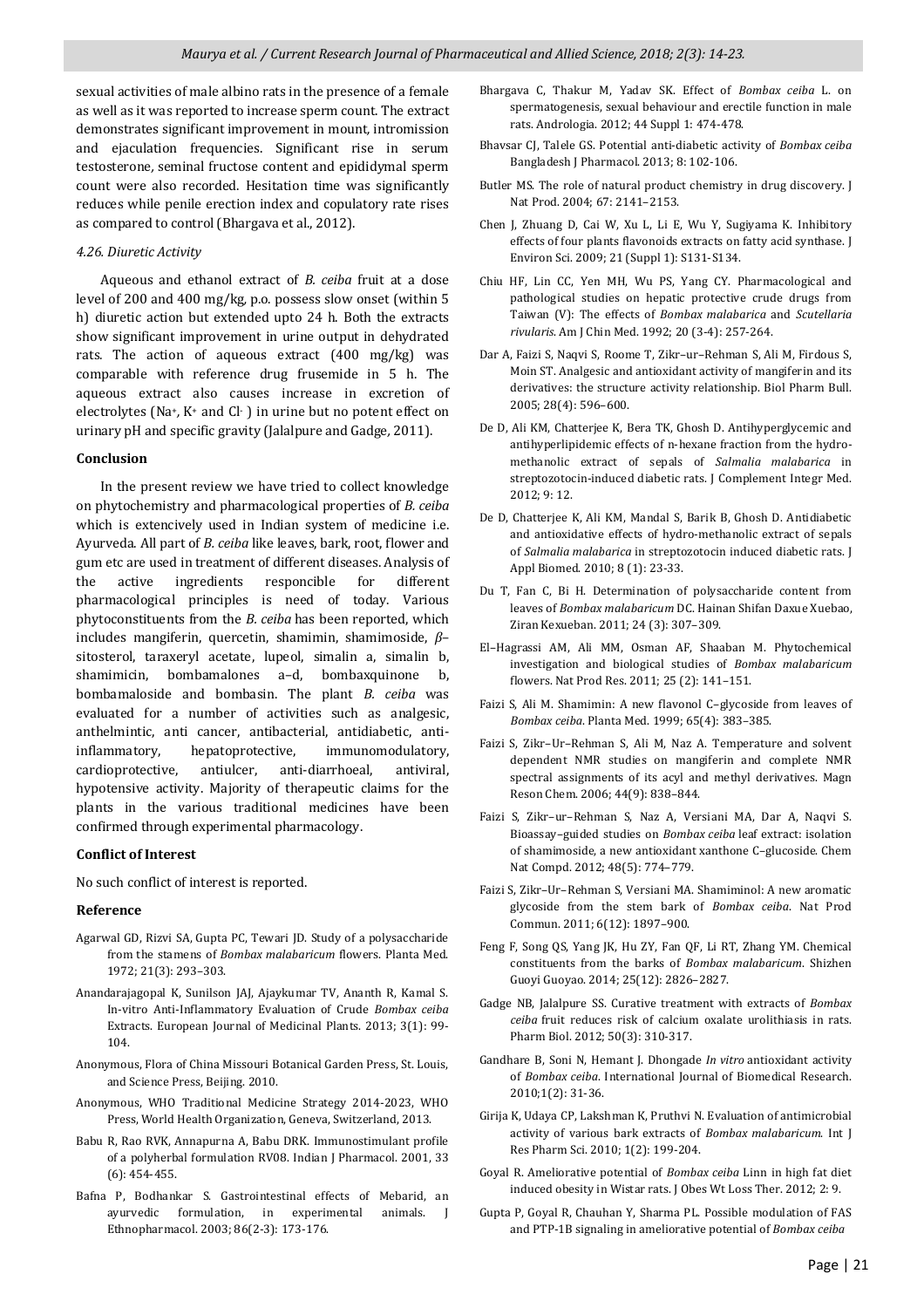against high fat diet induced obesity. BMC Complement Altern Med. 2013; 13: 281.

- Harikiran L; Swapna CH; Someshwar K; Rama G; Krishna K; Srinivas A. Antihyperglycemic effects of *Bombax malabaricum* extracts in alloxan-induced diabetic rats. Pharmacia Sinica. 2011; 2 (5): 74- 80.
- Ho, Thi TH, Thai N, Hung TN, Thai A, Phan VK. Epicatechin from the stem bark of *Bombax malabaricum* DC–isolation and structural confirmation. Tap Chi Duoc Hoc. 2011; 51(6): 19–20.
- Hossain E, Chandra G, Nandy AP, Mandal SC, Gupta JK. Anthelmintic effect of a methanol extract of *Bombax malabaricum* leaves on *Paramphistomum explanatum*. Parasitol Res. 2012; 110(3): 1097-102.
- Hossain E, Mandal SC, Gupta JK. Phytochemical Screening and In-vivo Antipyretic Activity of the Methanol Leaf-Extract of *Bombax malabaricum* DC (Bombacaceae). Trop J Pharm Res. 2011; 10(1): 55-60
- Hossain E, Rawani A, Chandra G, Mandal SC, Gupta JK. Larvicidal activity of *Dregea volubilis* and *Bombax malabaricum* leaf extracts against the filarial vector *Culex quinquefasciatus*. Asian Pac J Trop Med. 2011; 4(6): 436-441.
- Hossain E, Sarkar D, Chatterjee M, Chakraborty S, Mandal SC, Gupta JK. Effect of methanol extract of *Bombax malabaricum* leaves on nitric oxide production during inflammation. Acta Pol Pharm. 2013; 70 (2): 255-260.
- Hussain A. Immunoprotective effects of ethanolic extract of the bark of *Bombax ceiba* against cyclophosphamide induced immunosuppression in mice. Altern Integ Med. 2014, 3: 3.
- Islam MK, Chowdhury JA, Eti IZ. Biological activity study on a Malvaceae plant: *Bombax ceiba*. J Sci Res (Rajshahi, Bangladesh) 2011; 3 (2): 445-450.
- Jagtap AG, Niphadkar PV, Phadke AS. Protective effect of aqueous extract of *Bombax malabaricum* DC on experimental models of inflammatory bowel disease in rats and mice. Indian J Exp Biol. 2011; 49(5): 343-351.
- Jain V, Verma SK, Katewa SS, Anandjiwala S, Singh B. Free Radical Scavenging Property of *Bombax ceiba* Linn. Root Res J Med Plant. 2011; 5 (4): 462-470.
- Jain V, Verma SK, Katewa SS. Effect of *Bombax ceiba* root on somecardiovascular risk parameters in patients with ischemic heart disease. Asian J Biol Sci. 2012; 5(7): 351-357.
- Jalalpure S S, Gadge N B. Diuretic effects of young fruit extracts of *Bombax ceiba* L. In rats. Indian J Pharm Sci. 2011; 73(3): 306-11.
- Joshi KR, Devkota HP, Yahara S. Simalin A and B: Two new aromatic compounds from the stem bark of *Bombax ceiba*, Phytochem Lett. 2014; 7: 26–29
- Khan MF; Kumar M; Jaiswal, N; Srivastava AK, Maurya R. α-Glucosidase inhibitor constituents from *Bombax ceiba*. Trends in Carbohyd Res. 2010; 2 (4): 29-34.
- Khan PMA, Hussain S, Mohsin M, Farooqui M, Zaheer A. *Bombax ceiba*  flower extract: biological screening and application as pH indicator. J Chem Biol Phys Sci. 2012; 2(1): 43–48.
- Kotoky R, Kanjilal PB, Singh RS. Exploration of oleic acid rich seed oil in certain forest trees of North Eastern India. Plant Arch. 2001; 1(1&2): 87–89.
- Krishna V, Sharma S, Pareek RB, Singh P. Terpenoid constituents from some indigenous plants. J Indian Chem Soc. 2002; 79(6): 550– 552.
- Kumar KVTSP, Rama KC, Shriram R, Murali PM. Study of plant glucosylxanthone & its analogs, as DPPIV inhibitor for antidiabetic activity. Int J Pharm Sci Rev Res. 2012; 15 (1): 83-87.
- Kumar NS, Madhurambal G. Quercetagetin Glycoside from the Flowers of *Bombax ceiba*. Asian J Res Chem. 2010; 3(1): 104–107.
- Kumar NS. Evaluation of RBC Membrane Stabilization and Antioxidant Activity of *Bombax ceiba* in an *in vitro* method. International J Pharm Bio Sci. 2011; 2 (1): 220-226.
- Kumar S, Malik DK, Kumar R. Antimicrobial Effects of *Mangifera Indica*, *Bombax Ceiba*, *Syzygium cumini* and *Kalanchoe Pinnata* against Acne-Inducing Bacteria. Asian J Exp Biol Sci. 2013; 4(4): 645-647.
- Kushwaha AK, Maurya SK. Herbal approach toward Vatarakta (Gout), a Metabolic Syndrome: a review. Int J Ayurveda Pharm Chem. 2014; 1(2): 22-43.
- Lin CC, Chen SY, Lin JM, Chiu HF. The pharmacological and pathological studies on Taiwan folk medicine (VIII): The antiinflammatory and liver protective effects of "mu-mien". Am J Chin Med. 1992; 20 (2): 135-146.
- Mahomoodally MF. Traditional Medicines in Africa: An Appraisal of Ten Potent African Medicinal Plants. Evid Based Complement Alternat Med. 2013; 2013: 617459.
- Maurya SK, Kumar D, Kushwaha AK, Tiwari SK. Scientific look insight the ayurvedic classics for antiuroli-thiatic plants. Int Ayurvedic Med J. 2015c; 3(3); 724-732.
- Maurya SK, Seth A, Gautam DNS, Singh AK. Biodiversity and indigenous uses of medicinal plant in the Chandra Prabha Wildlife Sanctuary, Chandauli District, Uttar Pradesh. Int J Biodivers. 2015; 2015: 394307.
- Maurya SK, Seth A, Laloo D, Singh NK, Gautam DN, Singh AK. Śodhana: An Ayurvedic process for detoxification and modification of therapeutic activities of poisonous medicinal plants. Ancient Sci Life. 2015; 34: 188-197.
- Maurya SK, Seth A. Potential medicinal plants and traditional ayurvedic approach towards urticaria, An allergic skin disorder. Int J Pharm Pharm Sci. 2014; 6(5): 172-177.
- Mishra A, Mishra S, Bhargav S, Bhargava C, Thakur M. Microwave assisted extraction, antioxidant potential and chromatographic studies of some Rasayana drugs. Chin J Integr Med. 2015; 21 (7): 523-529.
- Mishra A, Sharma V, Hem K, Maurya SK. Plants used for treatment of diarrhea: an Ayurvedic prospective. Innovare J Ayurvedic Sci. 2015; 3(1): 1-6.
- Nagamani JE, Vidya sri D, Syeda hajira banu a study on antioxidant and antimicrobial properties of *Bombax ceiba pentandra* seed extract. World J Pharm Pharm Sci. 2014; 3 (12): 692-706.
- Nam NH, Kim HM, Bae KH, Ahn BZ. Inhibitory effects of Vietnamese medicinal plants on tube-like formation of human umbilical venous cells. Phytother Res. 2003; 17 (2): 107-111
- Patel SS, Verma NK, Rathore B, Nayak G, Singhai AK, Singh P. Cardioprotective effect of *Bombax ceiba* flowers against acute adriamycin-induced myocardial infarction in rats. Brazilian J Pharmacog. 2011; 21(4): 704-709.
- Patwardhan B, Warude D, Pushpangadan P, Bhatt N. Ayurveda and Traditional Chinese Medicine: A Comparative Overview. Evid Based Complement Alternat Med. 2005; 2(4): 465-473.
- Pavithra GM, Siddiqua S, Naik AS, Prashith KTR, Vinayaka KS. Antioxidant and antimicrobial activity of flowers of *Wendlandia thyrsoidea*, *Olea dioica*, *Lagerstroemia speciosa* and *Bombax malabaricum*. J Appl Pharma Sci. 2013; 3(06): 114-120.
- Puckhaber LS, Stipanovic RD. Revised structure for a sesquiterpene lactone from *Bombax malbaricum*. J Nat Prod. 2001; 64(2): 260– 261.
- Rani P, Khullar N. Antimicrobial evaluation of some medicinal plants for their anti-enteric potential against multi-drug resistant *Salmonella typhi.* Phytother Res. 2004; 18(8): 670-673.
- Rao MRK, Hayagreva KM, Arul A, Prabhu K, Chatterjee B, Selva SK. Phytochemical Analysis and Antioxidant Efficacy of the Resin of *Bombax ceiba* (Salmali). Int J Pharm Sci Rev Res. 2015; 30 (1): 335-339.